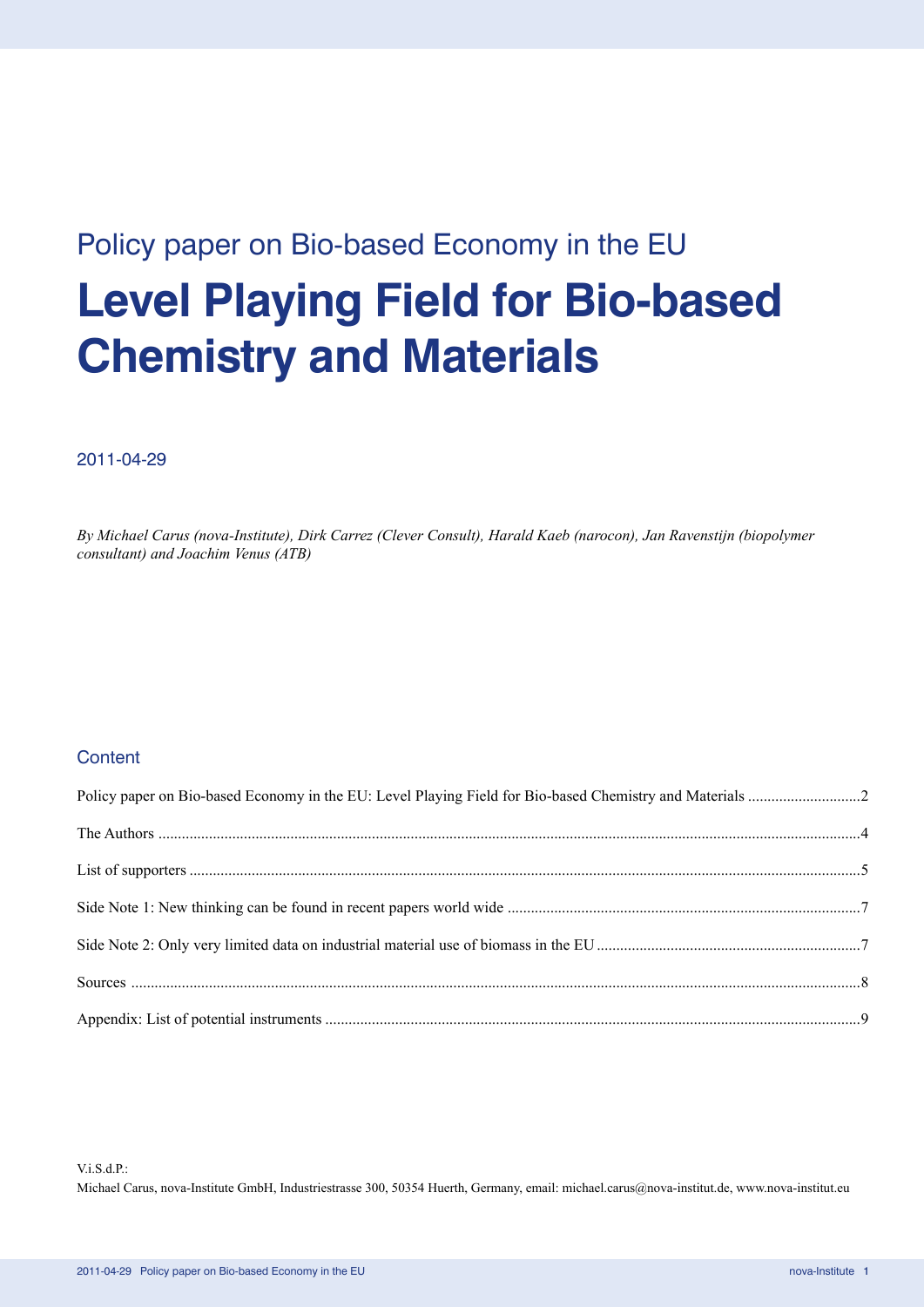Policy paper on Bio-based Economy in the EU

## **Level Playing Field for Bio-based Chemistry and Materials** 2011-04-18

*By Michael Carus (nova-Institute), Dirk Carrez (Clever Consult), Harald Kaeb (narocon), Jan Ravenstijn (biopolymer consultant) and Joachim Venus (ATB)*

**Over the last ten years numerous studies have demonstrated the impressive potential of bio-based products<sup>1</sup> : The production of bio-based chemicals and materials can create ten thousands of new green jobs (Bio 2010, Carrez 2010), increase resource efficiency and make a considerable contribution to climate protection and innovation. Despite these benefits the investment in industrial biotechnology and biorefineries in Europe remains low. The political and economic framework in the EU does not support the industrial material use of biomass – this is in contrast to bioenergy and especially biofuels, which has expanded rapidly in the EU over the last ten years. The European "Innovation Union" needs to establish a level playing field for bio-based chemistry and materials in order for the EU to realize the potential of greening its process industries.**

#### Making the best out of limited biomass!

The impacts of using biomass as an energy source or a material source are quite different. The analysis of recent studies on the macroeconomic effects of the non-food uses of biomass show that the potential benefits of the material use in terms of employment and value added are significantly higher than those arising from the use of biomass for energy. Material uses can directly support 5 to 10 times more employment and 4 to 9 times the value added compared with energy uses. These comparisons relate to the same raw material or the same-farmed area, respectively. This is due to the significantly more complex and longer supply chains arising from material uses. (Carus 2010)

This is even true for traditional applications of wood: Using wood for particle boards or pulp  $\&$  paper supports greater employment and value added compared to the production of energy pellets (Pöyry Forest 2006).

High resource efficiency in the use of renewable resources can only be achieved with bio-based materials (higher input – output efficiency than biofuels) and strengthened through "cascading utilization". This starts with single or multiple uses (recycling economy) followed by energy use at the end of life. Material use first, then energy – you only burn it once!

Most LCA studies show that the material use of biomass delivers GHG mitigation at least equal to first-generation biofuels (each based on the same acreage). Most deliver higher benefits and the best are significantly higher than the benefits of second-generation biofuels (Patel 2008, Carus 2010). The environmental assessment will be even more favourable to material uses if the effects of longer-term carbon storage and the potential of cascading utilization are included. Also economies of scale in production and the technical optimization of processes will further improve the carbon balance. There is still a huge potential for innovation – involving thousands of SMEs and multinational companies.

While there are numerous options for the provision of renewable energy such as solar and wind energy, hydropower and geothermal energy, the situation in the supply of raw materials to industry is precarious. The material use of biomass is a key technology to secure the supply of industrial raw materials, and its importance increases continuously. The use of biomass for material use is as essential as their use in food – if the oil price reaches new record levels. Especially the chemical industry depends on carbon-based materials in the production of organic compounds, and biomass is the only renewable source of carbon.

## EU: Low investment in biorefineries and industrial biotechnology

Currently, there is only a low investment in biorefineries and industrial biotechnology in Europe – compared to America and Asia. For investment, companies need:

- Secure sustainable renewable raw material supply for reasonable prices.
- Binding political framework for supporting the bio-based economy: Which political instruments and what kind of political environment will be established in a long lasting manner?

Bio-based materials are in competition for feedstock with energy. In contrast to bioenergy and biofuels, there is currently no similar European policy framework to support bio-based materials. Bioenergy and biofuels not only receive high support in R&D, pilot and demonstration plants, but also receive strong ongoing support during commercial production (quotas, tax incentives, green electricity regulations and more). Without comparable support bio-based materials will suffer from underinvestment from the private sectors. The recent policy leads to a market distortion regarding feedstock availability and costs.

Even biorefineries that are producing energy and materials will not be able to truly overcome this problem. If the energy market is more attractive because of related incentives and support, biorefinery development will be disproportionately on energy as the main output – without realizing the huge potential of bio-based materials.

## Market distortion – Competition for biomass for energy versus industrial material use

In several EU member states there is in addition to the European biofuel quota of 5.75% by 2010 a considerable support for bioenergy<sup>2</sup>, but almost no support for the industrial material use. With the existing political framework it is much more attractive to use biomass for energy – a misallocation of biomass in terms of resource efficiency?

Already today we see competition between both sectors in Europe.

<sup>1</sup> Bio-based products – chemicals and materials (pre-norm CEN/BT/WG 209: "biobased product = product wholly or partly bio-based (="derived from biomass")") include all kind of bio-based chemicals, bio-based plastics and additives – biodegradable and durable, bio-composites like wood plastics composites and natural fibres reinforced plastics and insulation material, and also the traditional products of the timber industry. Bio-based products are used in construction & insulation, packaging, automotive and consumer goods. From a technical point of view almost all industrial materials made from fossil resources could be substituted by their bio-based counterparts.

<sup>2</sup> The EU has targeted that 20% of energy should be renewably sourced by 2020. This will direct member states to increased support for bioenergy.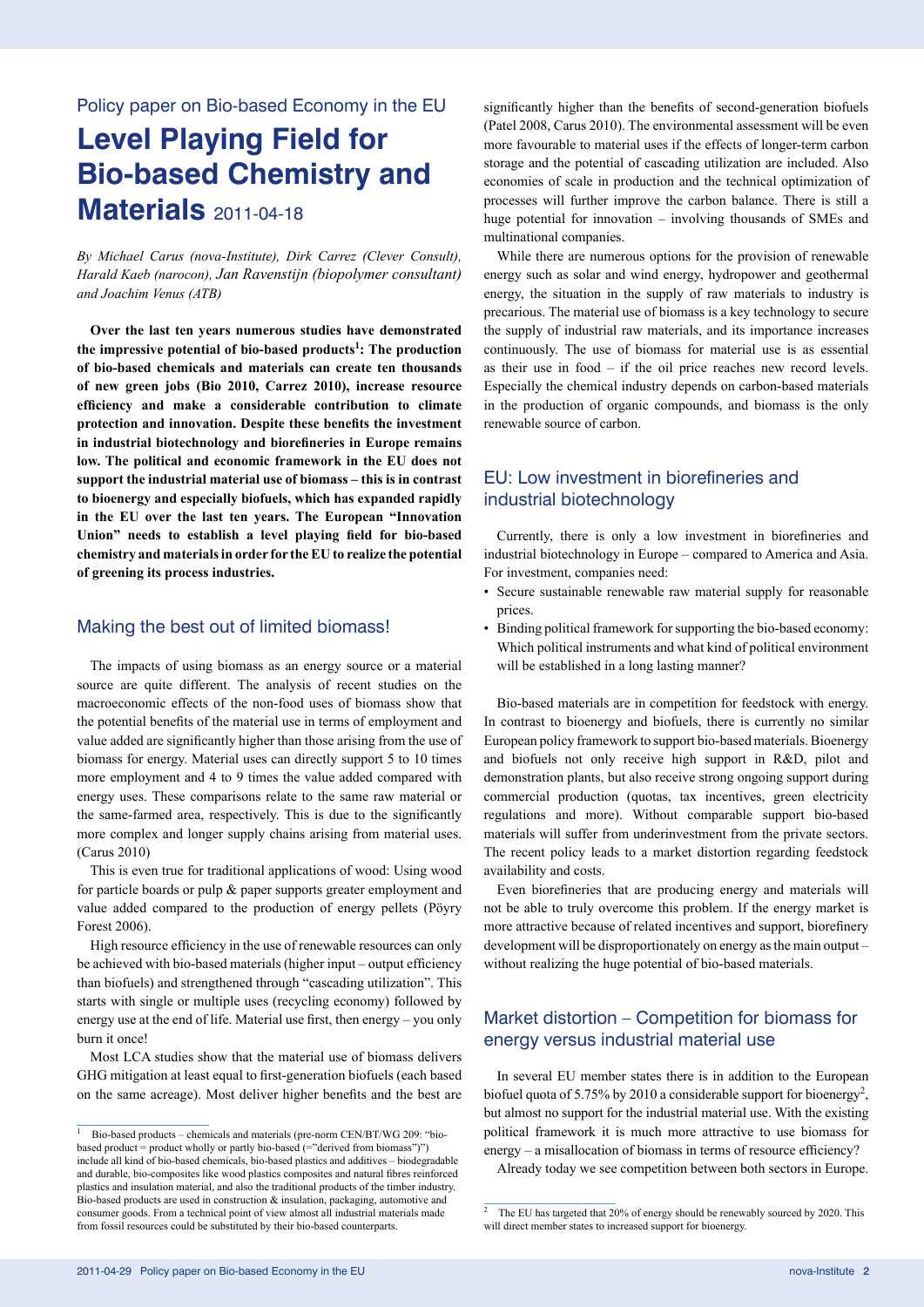High subsidies for energy crops lead to high biomass and land prices that make industrial material use unattractive. In Germany for example the financial support of bioenergy is between 20% (biodiesel) to 80% (bioethanol, small biogas) of the turnover.

Establishing a high-volume bio-based economy, including biobased chemistry, bio-based plastics and composites, lubricants and others, feedstock shortages can be foreseen.

A new political-economic framework is needed to rebalance the financial support for energy and industrial material use of biomass. This new framework should be linked for all applications to climate protection, resource efficiency, employment and innovation. Principle of equal treatment and product parity!

## Risks of the existing policy framework

With the existing policy framework, Europe will not be able to realize the huge potential of the bio-based economy – probably in contrast to Asia and the US. The region, which is balancing and optimising the support between energy and material use first, will have the best starting point to high added value, green jobs and bringing innovation to the market.

Another risk is to drive out the existing wood pulp & paper and board industry from Europe. European high-level wood industry will switch to low-level energy pellet industry with the lowest added value and employment.

In the last decade, the share of biomass used for material use has already decreased compared to bioenergy as a result of the existing framework in several member states. This unbalanced support could lead to less innovation, less resource efficiency, less climate protection, less investment and fewer jobs.

## New policy – Principle of equal treatment

In principle, the applied policy on bioenergy and especially biofuels was appropriate and a success story. But the global framework changed, biomass is now more limited than several years ago and new technologies have been developed. For the future we need a new policy to be able to use the potential of biomass most efficiently and most productively.

The European Union needs a new agricultural raw material policy to rebalance the support of bioenergy and biofuels versus industrial material use. This means to search, screen, develop and evaluate (new) political instruments, which could secure access to sustainable renewable feedstock, well balanced between bioenergy and bio-based products. (LMI 2011)

This new framework should cover all industrial applications and should be based on climate protection, resource efficiency, employment ("green jobs") and innovation. A higher focus should be put on resource efficiency and climate protection regarding the use of land and the biomass flow. "Cascading utilization" (the sequential utilization of biogenic raw materials for material and energy uses) could be one option for future support (LMI 2011). Priority should be given to using biomass for bio-based materials, followed by recycling and later its use for biofuel and bioenergy.

For a new policy and new strategies, a comprehensive study is urgently needed to get sufficient, adequate, detailed and solid data about the industrial material use of biomass in the EU, incl. a periodic update. (See side note 2: Only very limited data on industrial material use of biomass in the EU)

## Instruments that could provide a level playing field for bio-based products

Currently, mainly necessary, but weak instruments like R&D support, standardization and information tools are discussed for bio-based chemistry and materials – whereas bioenergy receives a strong ongoing support during commercial production via quotas, tax incentives, green electricity regulations and more.

Bio-based chemicals and materials will only thrive, if strong instruments are implemented in a new political framework to rebalance the support of energy and material use. Bio-based products need at least a level playing field in order to get started.

During the last ten years no political instruments have been developed to support bio-based chemistry and materials during commercial production. This is strongly needed.

The list in the appendix is a summary of instruments that have been discussed in different workshops over the last years and that could be theoretically implemented – the most important will be to realize a binding political framework to support the bio-based economy in a long lasting manner.

## **Outlook**

The new policy framework for the EU has to be coordinated by European Commission, European Parliament, member states and regions – incl. all involved sectors like agricultural, enterprise, energy, environment and  $R&D$  – to find the most efficient instruments to support the industrial material use until a level playing field with bioenergy, esp. biofuels is reached. To identify the most efficient instruments, extensive consultations of stakeholders from the wide field of industrial material use of biomass, from SMEs to multinational companies, is required.

The same political discussions are taking place in North America and Asia, since the phenomena of a non-level playing field for both sectors is a worldwide phenomena occurring over the last 10–20 years. Now, with visibly limited biomass resources the most efficient use of land and biomass is a crucial challenge.

The region in the world which will optimize and balance the support of the use of biomass for energy and material first, will profit from a considerable growth, investments, green jobs, innovation, increased resource efficiency and additional climate protection.

Let Europe be the region to profit!

Limited biomass should be used most efficiently: **Do more** value added and create more employment – **with less** biomass: **Bio-based Products.**

#### *Author:*

*• Michael Carus, managing director of nova-Institute GmbH, Hürth/ Germany (www.nova-institut.eu)*

*Co-Authors:* 

- *• Dirk Carrez, managing director of Clever Consult BVBA, Meise/ Belgium (www.cleverconsult.eu)*
- *• Dr. Harald Kaeb, narocon InnovationConsulting Dr. Kaeb, Berlin/ Germany (www.narocon.com)*
- *• Jan Ravenstijn, biopolymer consultant, The Netherlands*
- *• Dr. Joachim Venus, Leibniz Institute for Agricultural Engineering Potsdam-Bornim/Germany (www.atb-potsdam.de)*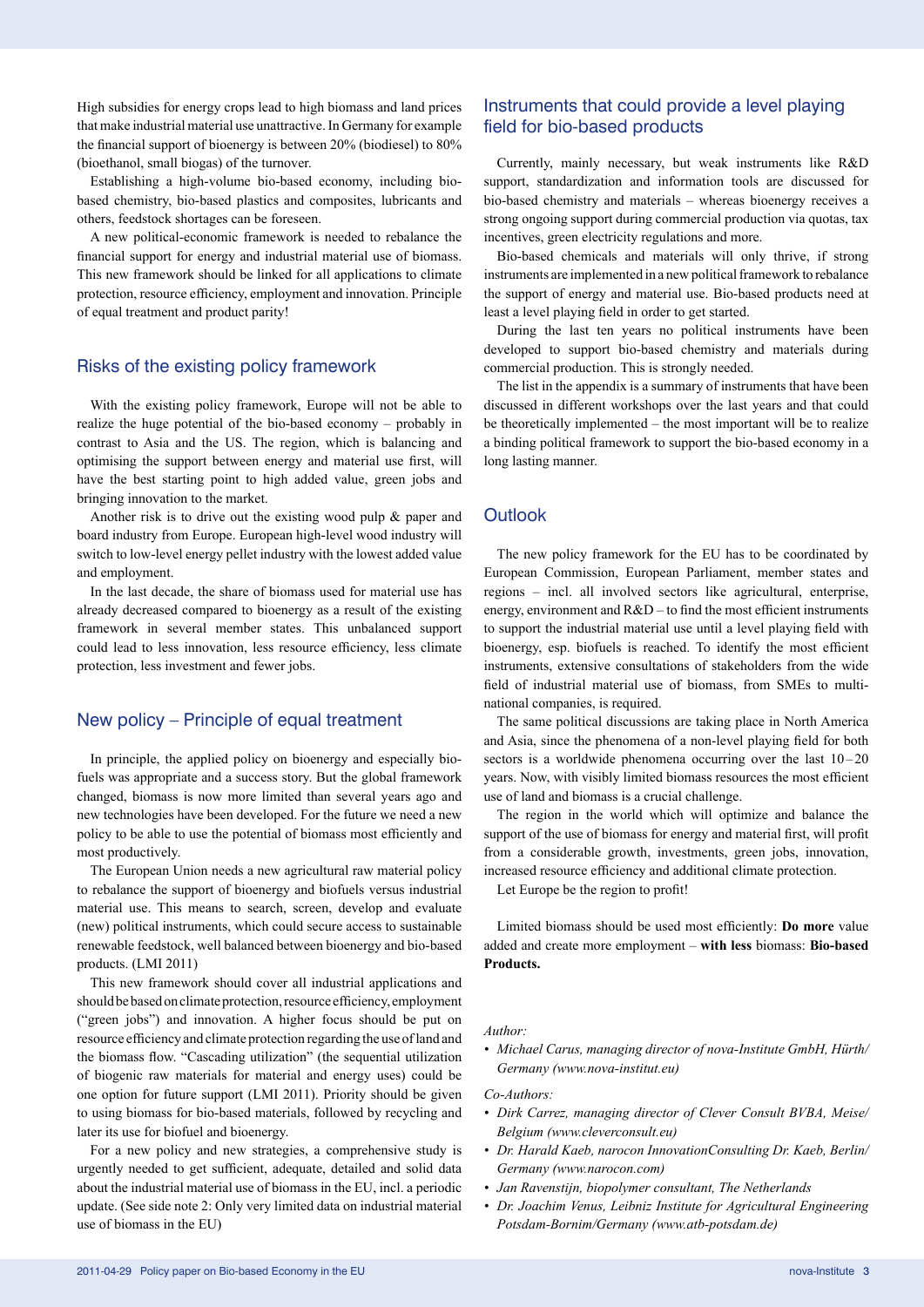## The Authors

*Author*



**Michael Carus**, physicist, since 1983 working for IT-Industry, Environmental Institutes and Solar Industry, since 1994 managing director of nova-Institute for Ecology and Innovation, Huerth, Germany. Focus of his work is the bio-based economy – Industrial Biotechnology, Biorefineries, Bio-based Plastics and Composites. His research and consultancy are on biomass feedstock availability, techno-economic evaluation, ecological assessment, market research, feasibility studies, marketing support, dissemination and political framework. In addition nova-Institute is organizer of some leading events in Bio-based Plastics and Composites, Wood Plastic Composites and Natural Fibres in Europe.

#### *Co-Authors*



**Dirk Carrez**, since 2009 Managing Director of Clever Consult, has been Director Industrial Biotechnology until April 2011 at EuropaBio (the Europan Association for the Bio-industries) where he coordinated the activities in the area of industrial biotechnology and the "biobased economy". Clever Consult provides a full range of services in the area of the bio-based economy, such as European, national and regional policy analysis and development, strategy development for authorities and companies, support in public and regulatory affairs. and innovation and business development.



**Harald Kaeb** is a chemist, holding a PhD of the University of Wuerzburg, Germany 1991. From 1992 to 1997 he was project manager at C.A.R.M.E.N., a government-tasked organisation promoting renewable raw materials for non-food uses in Bavaria. 1998 he founded narocon, a consultancy offering services for business development in innovative green product areas such as biobased chemicals or plastics. Since 1993 Harald Kaeb is supporting European Bioplastics, the association of the biobased and biodegradable polymers industry in Europe. From 1999 to 2009 he was chairing the Board of European Bioplastics. Harald dedicated his working life to the growth of the biobased products industries.



**Jan Ravenstijn** is a graduate from the Delft University of Technology. He has 33 years experience in the chemical industry (Dow Chemical and DSM) of which 15 years in executive global R&D positions in engineering plastics, epoxy resins, and elastomers in three different countries. He has started a biopolymers platform at DSM. Started his own business on bio-based polymers as visiting professor at universities in China, Ireland, and The Netherlands, is a consultant to biopolymer companies, biorefineries, OEMs in EU, US, and Japan, and to investment and consulting companies, completed an extensive Bioplastics review paper (January 2010), wrote Bioplastics articles in several magazines, and is co-author of a Bioplastics book for SMEs (Q2 2011).



**Dr Joachim Venus**, since 2003 Senior scientist at Leibniz-Institute for Agricultural Engineering Potsdam-Bornim (ATB), Dept. Bioengineering. Dr. Joachim Venus is head of the research group bioconversion/fermentation of biogenic feedstocks/residues at the ATB. He is in charge of numerous research projects being carried out in the multi-functional pilot plant facility for the biotechnological production of lactic acid from plant biomass. His Expertise and research areas are: White Biotechnology, Biorefineries, Scaling-up of Bioprocesses, pre-treatment of biomass for microbial conversion processes, bioconversion of renewable resources, development of continuous mode processes for the production of basic chemicals and biomass.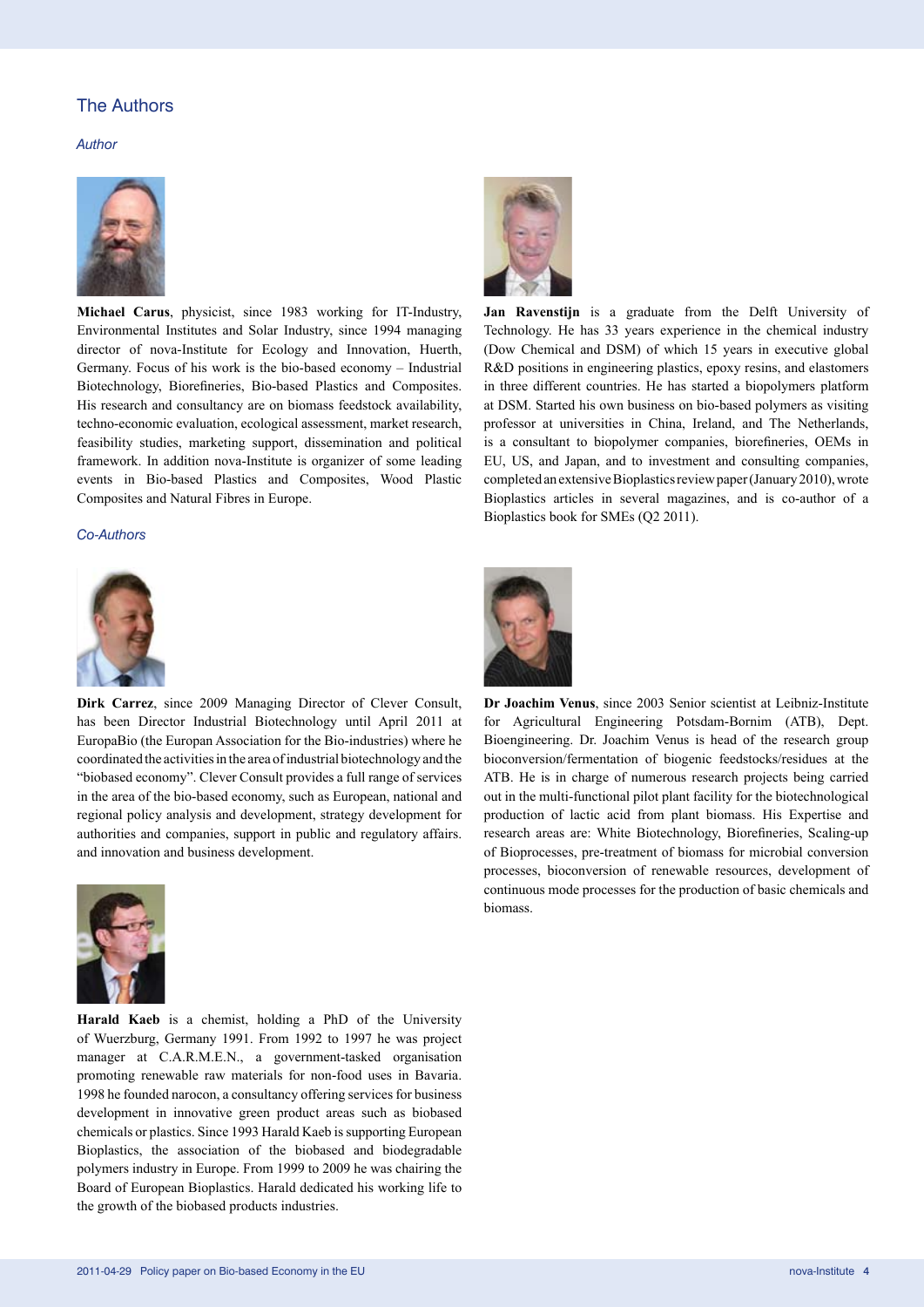## **List of 85 Supporters (2011-04-29)**

#### *Associations, Agencies, Public Authorities & Foundations (11)*

- Dr. Peter Sauerwein, **The Association of the Wood-based Panel Industry in Germany (Verband der Deutschen Holzwerkstoffindustrie e.V.)**, Giessen, Germany (www.vhi.de)
- Patricia Piironen, **Bio-Mile**, Drayton Valley, Canada (www.draytonvalley.ca/bio-mile)
- Bernard de Galembert, **CEPI aisbl Confederation of European Paper Industries**, Brussels, Belgium (www.cepi.org)
- Jörg Sommer, **Deutsche Umweltstiftung**, Bad Friedrichshall, Germany (www.deutscheumweltstiftung.de)
- John Hobson, **The European Industrial Hemp Association (EIHA)**, Huerth, Germany (www.eiha.org)
- Hasso von Pogrell, **European Bioplastics e.V.**, Berlin, Germany (www.european-bioplastics.org)
- Ann van Gysel, **FlandersBio vzw**, Gent, Belgium (www.flandersbio.be)
- Dr. Ir Monika Sormann, **Department Economy, Science and Innovation, Flemisch Government**, Brussels, Belgium (www.ewi-vlaanderen.be)
- Dr. Klaus-D. Kibat, **German Pulp and Paper Association (Verband Deutscher Papierfabriken e.V.)**, Bonn, Germany (www.vdp-online.de)
- Dr. Wolfgang Baltus, **National Innovation Agency (NIA)**, Bangkok, Thailand (www.nia.or.th)
- Dr. John Williams, **The National Non-Food Crops Centre (NNFCC)**, York, UK (www.nnfcc.co.uk)

#### *Companies (Non-SME) (6)*

- Tuula Mannermaa, **Ashland Finland Oy**, Porvoo, Finland (www.ashland,com)
- Gudbrand Rødsrud, **Borregaard Industries Ltd**, Sarpsborg, Norway (www.borregaard.com)
- Herman den Uil & Hans Reith, **Transportation Fuels and Chemicals, Energy Research Centre of the Netherlands (ECN)**, Unit Biomass, Coal and Environmental Research, Petten, The Netherlands (www.ecn.nl)
- Hans van der Pol, **Purac**, Gorinchem, The Netherlands (www.purac.com)
- Ady Jager, **NatureWorks BV**, Naarden, The Netherlands (www.natureworkspla.com)
- Dr. Son Le, **United Utilities Group PLC**, Warrrington, UK (www.enzymichydrolysis.com)

#### *SME, Start-Ups & Consultants (41)*

- Brian Chandler, **Acetylated Fibres Ltd**, Bedford, UK
- Bodil E. Pallesen, **AgroTech**, Arhus, Denmark (www.agrotech.dk)
- Dr. Axel Hoehling, **ANiMOX GmbH**, Berlin, Germany (www.animox.de)
- Bernd Frank, **Badische Naturfaseraufbereitung GmbH (BaFa)**, Malsch, Germany (www.bafa-gmbh.de)
- Oliver Heintz & Mary Barongo, **BARK CLOTH**, Ebringen, Germany (www.barkcloth.de)
- Johannes Fischer, **Berlin Bamboo Bikes**, Berlin, Germany (www.berlin-bamboo-bikes.org)
- Babette Pettersen, **BioAmber Inc**, Pomacle, France (www.bio-amber.com)
- Urs J. Hänggi, **Biomer**, Krailling, Germany (www.biomer.de)
- George O'Malley, **BioRefinery Ireland**, Newport, Ireland (www.biorefinery.ie)
- Sue Riddlestone & Pooran Desai, **BioRegional**, Wallington, UK (www.bioregional.com)
- Bruno Ferreira, **Biotrend SA**, Cantanhede, Portugal (www.biotrend.biz)
- Ir. Willem Dhooge (PhD) & Sofie Dobbelaere (PhD), **CINBIOS** – the cluster of industrial biotechnology, Gent, Belgium (www.cinbios.be)
- Rene Sauveur, **daglicht productie**, Rotterdam, The Netherlands (www.daglichtproductie.nl)
- Timo Ture, **Elastopoli Oy**, Sastamala, Finland (www.elastopoli.fi)
- Andreas Matschke, **Endress+Hauser Messtechnik GmbH+Co. KG**, Berlin, Germany (www.de.endress.com)
- Dr. Nieves Gonzalez Ramon, **FeyeCon D&I**, Delft, The Netherlands (www.feyecon.com)
- Carmen Michels, **FKuR Kunststofftechnik GmbH**, Willich, Germany (www.fkur.com)
- Franz Fischler, **Franz Fischler Consult GmbH**, Absam, Österreich (www.franz-fischler.co.at)
- Anneleen De Vriendt, **Ghent Bio-Energy Valley vzw**, Gent, Belgium (www.gbev.org)
- Martin Snijder, **GreenGran B.V., Ede**, The Netherlands (www.greengran.com)
- Mark Reinders, **HempFlax BV**, Oude Pekela, The Netherlands (www.hempflax.com)
- Paul Benhaim, **Hemp Plastics**, UK (www.hempplastics.com)
- John Hobson, **Hemp Technology Ltd**, Halesworth, UK (www.hemptechnology.co.uk)
- Dr. Heinrich Follmann, **HF Biotec Berlin GmbH**, Germany (www.hf-biotec.com)
- Helmut Hiendl, **H. Hiendl GmbH & Co, KG**, Bogen, Germany (www.hiendl.de)
- Karl Manderscheid, **i+f process GmbH**, Huerth, Germany (www.ifprocess.de)
- Hans-Werner Jost, **Lud. Kuntz GmbH/elka-Holzwerke**, Morbach, Germany (www.elka-holzwerke.de)
- Peter Landendinger, **MULTIPLAST Kunststoffverarbeitung GmbH**, Schönberg, Germany (www.multiplast-kunststoff.de)
- Richard Hurding, **Omodo GmbH**, Joachimsthal, Germany (www.omodo.org)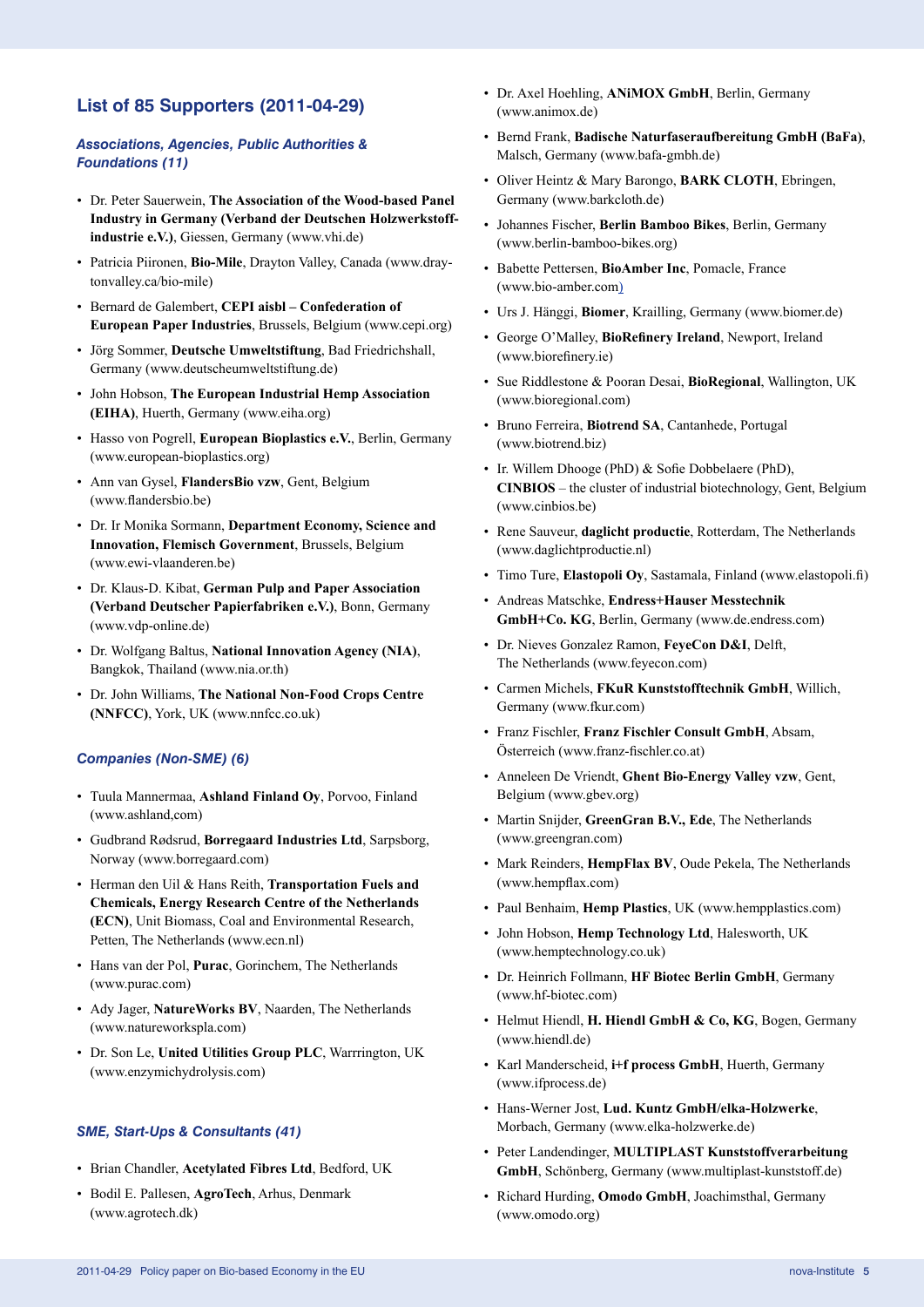- Dr. Christian **Patermann**, Bonn, Germany
- Ago Siiner, **PerfectPlant Ltd.**, Tallinn, Estonia (www.perfectplant.ee)
- Albrecht Dinkelaker, **POLYFEA**, Zell im Wiesental, Germany (www.polyfea.de)
- Dr. Eugen Prömper, **Prömper-Consulting**, Viersen, Germany
- Oliver Schmid, **Proganic GmbH & Co. KG**, Rain am Lech, Germany (www.proganic.de)
- Steffen W. Kuhn, **Qn group**, Aschaffenburg, Germany (www.qn-group.de)
- Dr. Klaus Schamel, **RAMPF Giessharze GmbH & Co. KG**, Grafenberg, Germany (www.rampf-giessharze.de)
- Dirk de Saedeleir, **Bvba RQDST The Art of Engineering & Textile Platform**, East-Flandern, Belgium (www.rqdst.com)
- Assoc. Prof. Dr. Sems Yonsel, **Symbiyotek Biological Products Inc.**, Tuzla-Istanbul, Turkey (www.symbiyotek.com)
- Jürgen Pfitzer, Helmut Nägele & Dr. Lars Ziegler, **Tecnaro GmbH**, Ilsfeld-Auenstein, Germany (www.tecnaro.de)
- Dr. Rainer Busch, **T+I Consulting**, Baden-Baden, Germany
- Paul Eilbracht, **Treeplast bio based materials PE Design & Engineering B.V.**, Delft, The Netherlands (www.treeplast.com)

#### *Universities, Institutes & Research Centre (27)*

- Prof. Nuri Azbar, **Bioengineering, Ege University**, Izmir, Turkey (www.ege.edu.tr)
- Assoc. Prof. M. Manuela R. da Fonseca, **Department of Bioengineering, Institute for Biotechnology and Bioengineering**, Lisboa, Portugal (www.ist.utl.pt)
- Prof. Michele Aresta, **Consortium of Universities in Italy CIRCC**, Pisa, Italy (www.circc.uniba.it)
- Prof. Patricia Osseweijer, **Department of Biotechnology, Delft University of Technology**, Delft, The Netherlands (www.tudelft.nl)
- Dr. Mathias Hahn, **Fraunhofer-Institut for Applied Polymer Research**, Golm, Germany (www.iap.fraunhofer.de)
- Dr. Moritz Leschinsky, **Fraunhofer Center for Chemical-Biotechnological Processes CBP**, Leuna, Germany (www.cbp.fraunhofer.de)
- Dr. Norbert Eisenreich & Rainer Schwebe, **Fraunhofer Institute for Chemical Technology ICT**, Pfinztal, Germany (www.ict.fraunhofer.de)
- Prof. Dr. Thomas Hirth, **Fraunhofer Institute for Interfacial Engineering and Biotechnology IGB**, Stuttgart, Germany (www.igb.fraunhofer.de)
- Dr. Stephan Kabasci, **Fraunhofer UMSICHT**, Oberhausen, Germany (www.umsicht.fraunhofer.de)
- Patrick Walsh B.Sc. (Hons) MBA D.Phil., **Galway Mayo Institute of Technology & National University of Ireland Galway**, Galway, Ireland (www.gmit,ie and www.nuigalway.ie)
- Em. Prof. Dr. ir. Erick Vandamme & Tom Anthonis, **Ghent University**, Gent, Belgium
- Prof. Wim Soetaert & Sofie Dobbelaere (PhD), **Centre of Expertise for Industrial Biotechnology and Biocatalysis, Ghent University & Bio Base Europe Pilot Plant**, Gent, Belgium (www.inbio.be)
- Prof. James Clark, **Green Chemistry Centre of Excellence & Green Chemistry Network, University of York**, York, UK (www.york.ac.uk)
- Prof. Dr. Eckhard Boles, **Institut for Molecular Bioscience, Goethe-University Frankfurt**, Germany (www.bio.uni-frankfurt.de)
- Prof. Dr.-Ing. Christian Bonten, **Institute of Polymer Technology**, University of Stuttgart, Germany (www.ikt.uni-stuttgart.de)
- Prof. Dr. Galina Telysheva, **Latvian State Institute of Wood Chemistry**, Riga, Latvia
- Dr. Manfred Zinn, **Laboratory for Biomaterials, Swiss Federal Laboratories for Materials Science and Technology (EMPA)**, St. Gallen, Switzerland (www.empa.ch)
- Prof. Bo Mattiasson & Prof. Rajni Hatti-Kaul, **Department of Biotechnology**, Lund University, Lund, Sweden (www.biotek.lu.se)
- Prof. Dr. Alexander Netrusow, **Microbiology Department, Moscow University**, Russia (www.bio.msu.ru)
- Marco Lotti, **Paper and Fibre Research Institute**, Trondheim, Norway (www.pfi.no)
- Dr. Trevor Gilliland, **Plant Testing Station**, Crossnacreevy, Northern Island (www.afbini.gov.uk)
- Dr.-Ing. Jochen Schmid, **Chemie Biogener Rohstoffe, Technical University Munich**, Munich, Germany (www.rohstoffwandel.de)
- Alok Adholeya, **TERI**, New Delhi, India (www.teriin.org)
- Franck Dumeignil, **UCCS & IUF EuroBioref FP7 project**, Lille, France (www.eurobioref.org)
- Ludo Diels, **VITO Flemish Institute for Technological Research**, Mol, Belgium (www.vito.be)
- Dr. Jan E.G. van Dam, **Dr. Ir. Gülden Yilmaz & Martien van den Oever, Wageningen UR Food & Biobased Research**, Wageningen, The Netherlands (www.wur.nl)
- Ir Koen P.H. Meesters, **Wageningen UR-FBR**, Wageningen, The Netherlands (www.wur.nl)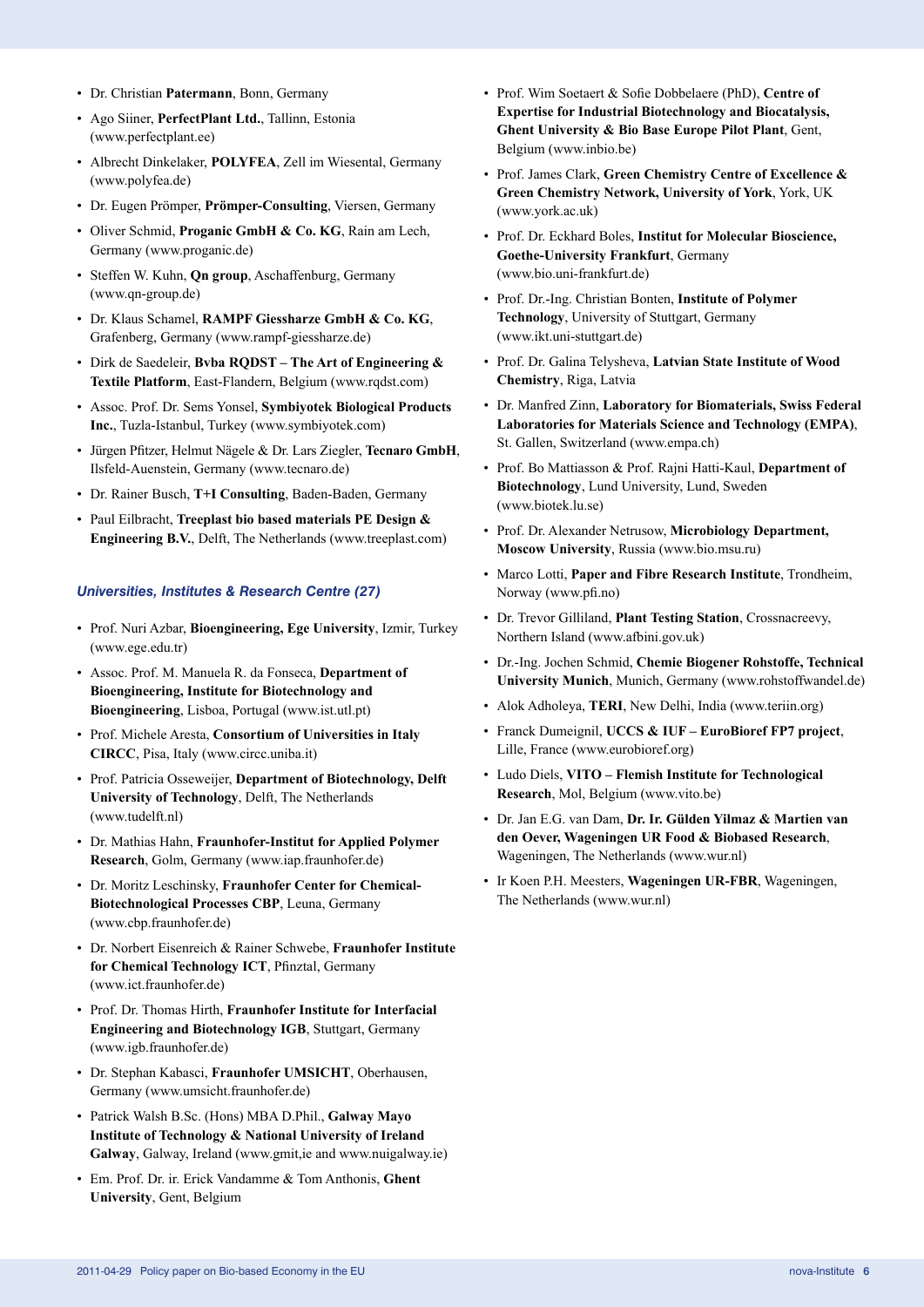#### Side note 1

#### **New thinking can be found in recent papers world wide**

"Indeed, its use in green chemistry and green materials is saving more  $CO<sub>2</sub>/$ ha\*y, is more resource efficient and leads to more employment than using the equivalent land area for the production of bioenergy." (Carrez et al. 2010)

"A recent study estimates that, by 2025, over 15% of the three trillion dollar global chemical sales will be derived from bio-derived sources. Yet another study highlights that over 90% of the annual global plastic production of 270 Mio tons is technically feasible for substitution by bioplastics. Many of these bioproducts would be manufactured in bio-refineries by the deployment of rapidly emerging industrial biotechnology." (Asian White Paper, Vijayendran 2010)

"Biobased products can offer significant growth to the US economy and confer a competitive advantage in the chemicals and plastics industry. The industry can create tens of thousands of green jobs and provide a range of additional societal benefits to the United States, including a reduction in CO<sub>2</sub> emissions and reduced dependence on foreign oil. Cooperation among policy makers and industry leaders will be required to advance these highpotential industries." (US White Paper, Winter 2010)

"The bio-based markets with high demand and favourable legislative framework could make a substantial contribution to the EU's transformation into a more sustainable economy. The right legislation and framework conditions will however be needed to encourage uptake of renewable raw materials for industrial use (e.g. wood and paper, but also bio-plastics, bio-lubricants, pharmaceuticals) and ensure sustainability;" (EUROPEAN COMMISSION 2010)

Forest Products Association of Canada: "This approach is a win for jobs, the national economy, rural communities, and the environment. Governments can support the industry by establishing a coherent policy framework for bio-energy and bio-products that is market-driven, technology neutral – all technologies are treated equally – and enables the forest products industry to compete on a level playing field with other sectors." (FPAC 2010)

"As bio-based chemicals and polymers emerge out of the shadows of biofuels, a different set of policies and programs are required to address their unique benefits and needs. These policy frameworks must be internationally coordinated to assure their maximum benefit for all stakeholders. Current policies in leading countries tend to be an after-thought of biofuels subsidies, implemented before the very different value proposition of "bio-based, nonfuel products" had begun to emerge. (Chemicals and polymer resins from sugars and biomass have a  $2-4x$  greater value, requiring a much smaller percentage of feedstock than biofuels, among other benefits.)" (Infocast 2011)

#### **Only very limited data on industrial material use of biomass in the EU** Side note 2

Data on biomass for material use for Europe are limited to estimates based on the statements of experts, which are rarely updated. A periodic gathering of these figures does not take place, therefore the available data is insufficient and inadequate for a full analysis.

Newer extensive and meaningful data on material use of renewable raw material (RRM) are only available for some industrial areas and not in all member states of the European Union. Most experts on material use of RRM say, that there are no statistical data on material use of RRM or bio-based products in their countries. All agreed that it would be very important to have those data, especially for the future political and research framework.

Remark: Future biomass potential studies should not only use "Joule" as (energy) unit, but in addition "Tons" (mass).

The best available data come from Germany due to some recent projects. The following figures show some main results; very detailed information is available (Carus et al. 2010). Also the share of biomass used for industrial material use is decreasing in Germany year by year, in 2008 still more biomass (incl. wood) was used for materials compared to energy. In agriculture bioenergy is already dominating compared to biomaterials with a strong trend upwards: During the last ten years the cultivation area for bioenergy increased ten times over, whereas the area for bio-based products showed no increase at all – with critical impacts on employment and value added.





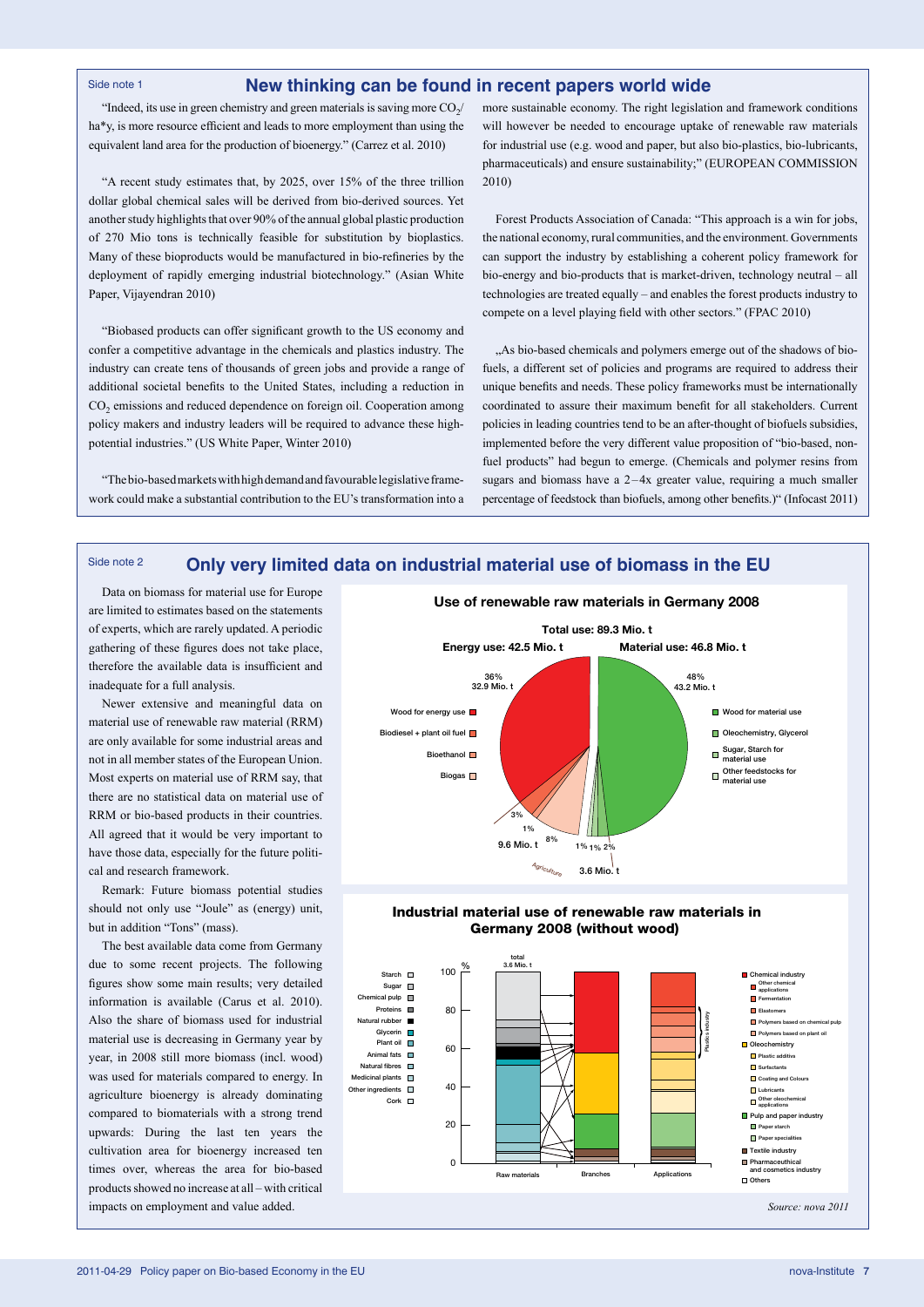## Sources

- Bio 2010: New Faces of the Economy: Biobased Products Spur Green Job Growth (http://biotech-now.org/section/industrial/2010/06/09/newfaces-economy-biobased-products-spur-green-job-growth).
- Carrez, D. et al. 2010: The Knowledge Based Bio-Economy (KBBE in Europe: Achievements and Challenges. (Free Download: http://cleverconsult.eu/cleversafe/wp-content/uploads/2010/09/ KBBE\_A4\_1\_Full-report\_final.pdf).
- Carus, M. et al. (nova-Institute) 2010: The development of instruments to support the material use of renewable raw material in Germany – Market volumes, structure and trends – Policy instruments to support the industrial material use of renewable raw material.
- European Environment Agency (EEA) 2009: Use of renewable raw materials with special emphasis on chemical industry.
- EUROPEAN COMMISSION 2010: COMMUNICATION FROM THE COMMISSION TO THE EUROPEAN PARLIAMENT, THE COUN-CIL, THE EUROPEAN ECONOMIC AND SOCIAL COMMITTEE AND THE COMMITTEE OF THE REGIONS (Brussels, COM (2010) 614). An Integrated Industrial Policy for the Globalisation Era Putting Competitiveness and Sustainability at Centre Stage {SEC(2010) 1272} {SEC(2010) 1276}.
- FPAC (Forest Products Association of Canada) 2010: Transforming Canada's Forest products Industry. FPAC, Februar 2010.
- Infocast (US) 2011: Vision Statement for Infocast's Bio-Based Policy Global Summit, June 7–9, 2011 Brazil.
- LMI 2011: Ad-hoc Advisory Group for Bio-based Products, "Financing Paper" (Advisory Group set up by the European Commission in the framework of the Lead Market Initiative).
- nova 2011: Running R&D project "Ökologische Innovationspolitik mehr Ressourceneffizienz und Klimaschutz durch nachhaltige stoffliche Nutzung von Biomasse" (FKZ 3710 93 109), financed by The Federal Environment Agency (Umweltbundesamt), Germany, unpublished.
- Patel, M. 2008: Understanding bio-economics. In: European Plastics News. March 2008 (www.prw.com).
- Pöyry Forest Industry Consulting 2006: Value added and employment in PPI and energy alternative. Client: CEPI (Confederation of European Paper Industries).
- Vijayendran, B. 2010: BIOBASED CHEMICALS: TECHNOLOGY, ECO-NOMICS AND MARKETS (White Paper).
- Winter, P. 2010: Biobased chemicals and products: A new driver of US economic development and green jobs (White paper).

Most of the papers and studies incl. further information available at: www.bio-based.eu –> policy.